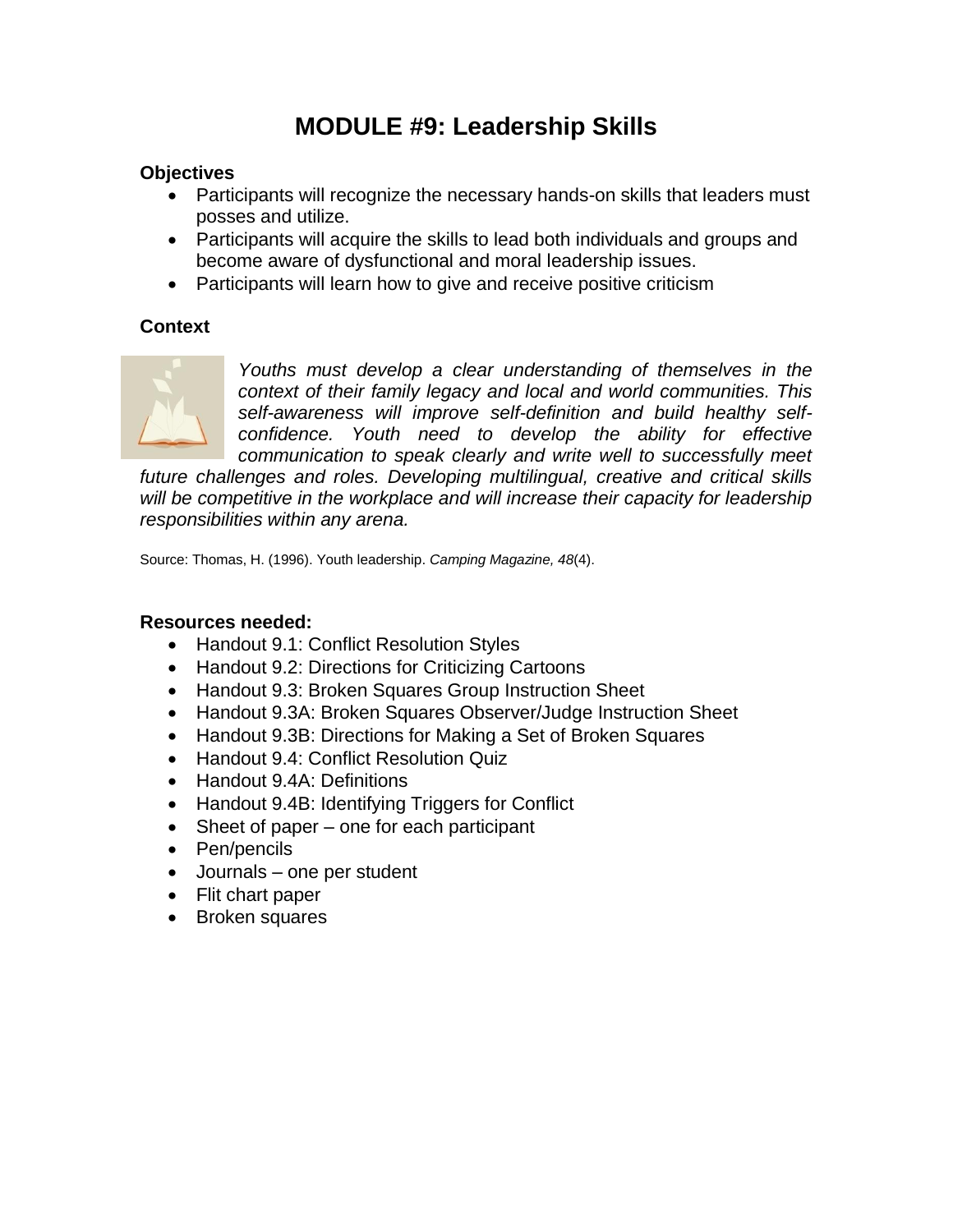Activity #1: Conflict resolution (30 min)

Procedure:

- Icebreaker
- Provide and review Handout 9.1 Conflict Resolution Styles and have participants work in groups to discuss the Thomas-Kilman Model of conflict management styles in order to show how the leader's behavior can affect the outcome of a conflict (Handout 9.1).
- Debriefing
	- o For homework: Ask participants to bring cartoons from magazines, newspapers or internet for the next workshop.

Activity #2: Critical thinking (30 min)

Procedure:

- Icebreaker
- Note: the facilitator will need to have copies of cartoons for this activity.
- Ask participants for the cartoons. Then, provide written and verbal directions to critically analyze cartoons as a media tool (Handout 9.2). Break participants into small groups and ask them to discuss the questions on handout 9.2.
- Finally, ask participants to share their answers with the larger group.
- Debriefing

#### Activity #3: Problem solving (55 min)

*This exercise requires that the facilitator reads Handout 9.3B: Directions for Making a Set of Broken Squares.*

Procedure:

- Icebreaker
- Engage in a discussion on problem solving.
- Break participants into small groups; have one participant in each group be an observer only.
- Then ask each group to distribute among its members the set of broken squares (five envelopes).
- The envelopes are to remain unopened until the signal to begin work is given.
- Give each group a copy of Handout 9.3: Broken Squares Group Instruction Sheet; a copy of Handout 9.3A: Broken Squares Observer/Judge Instruction Sheet and Handout 9.3B: Directions for Making a Set of Broken Squares
- Read the instructions to all groups, calling for questions or questioning groups about their understanding of the instructions.
- Tell the groups to begin work. It is important that the facilitator monitor tables during the exercise to enforce rules established in the instructions.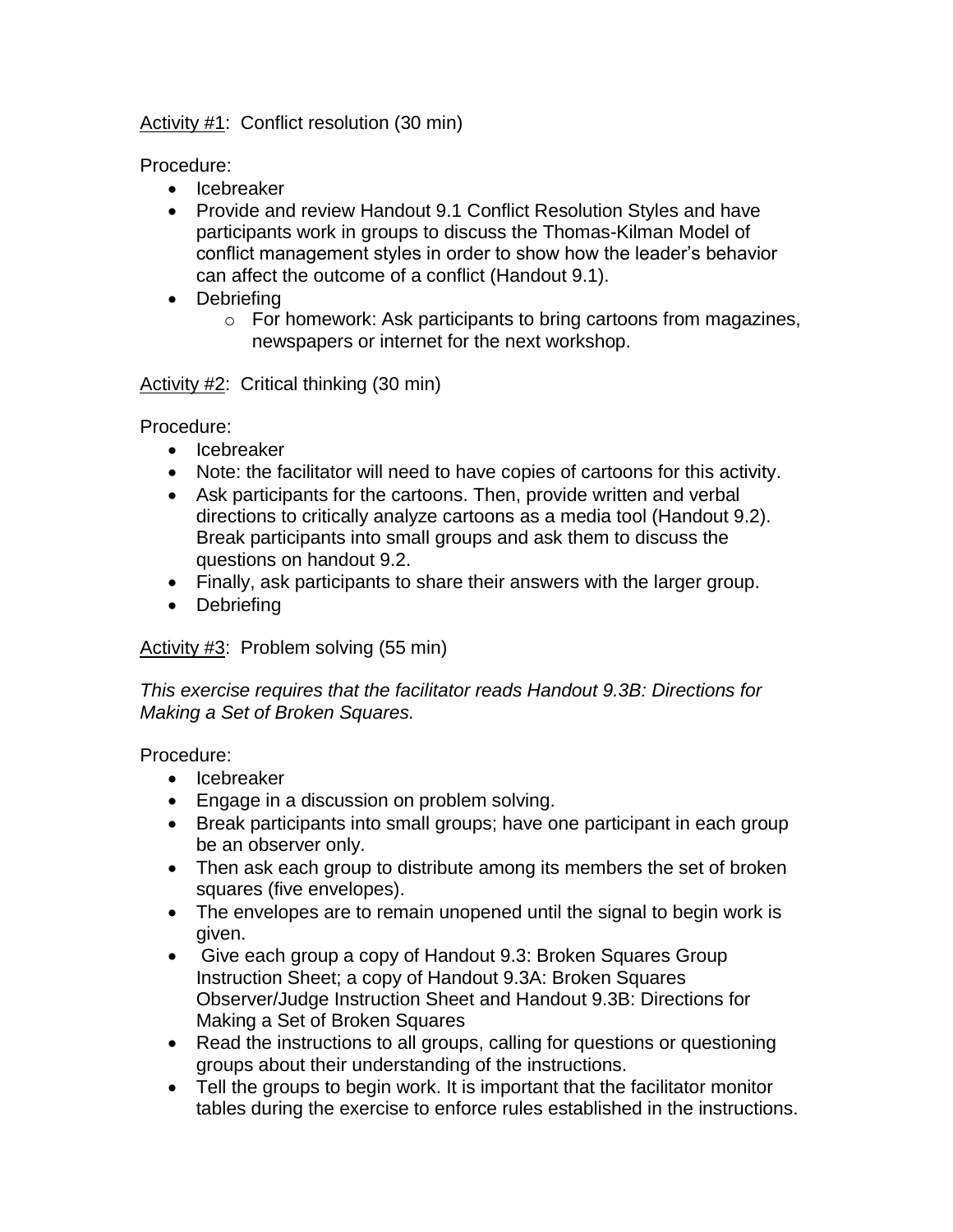- Engage participants in a discussion of the experience and observations.
- Debriefing

Activity #4: Conflict resolution (55 min)

Procedure:

- Icebreaker
- Have all the students take out a piece of paper. Ask them to think back to when they were in a conflict situation at school or at home and write it down in their journal. How did they handle the situation? What could they have done differently?
- Ask participants to take a quiz about conflict resolution (Handout 9.4). Once finished, review it with participants.
- Now, divide participants into small groups of 4 or 5. Provide a definition of "conflict" and "triggers" (Handout 9.4A: Definitions). Then, ask participants to identify the triggers for conflict (Handout 9.4B).
- Debriefing

Activity #5: Evaluation (20 min) *Students should be asked to complete the evaluation for this unit.*

Handouts: *9.5 Evaluation Form-Student 9.5A Evaluation Form-Facilitator*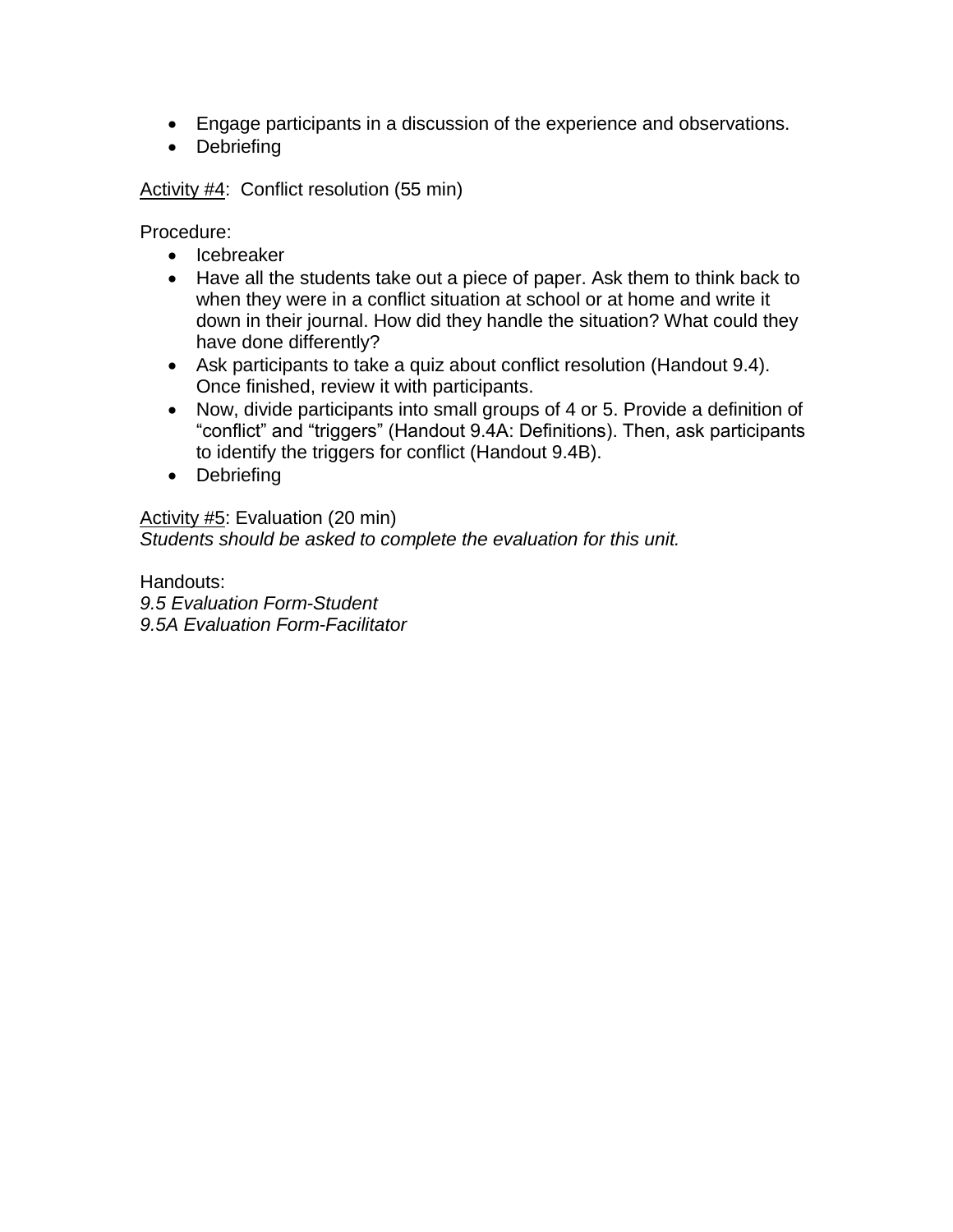Handout 9.1

#### **Conflict Resolution Styles**

**Competing:** is assertive and uncooperative- an individual pursues their own concerns at the other person's expense. This is a power-oriented mode, in which one uses whatever power seems appropriate to win one's own position - one's ability to argue, one's rank, economic sanctions. Competing might mean ―standing up for your rights,‖ defending a position which you believe is correct, or simply trying to win.

**Accommodating:** is unassertive and cooperative - the opposite of competing. When accommodating, an individual neglects their own concerns to satisfy the concerns of the other person; there is an element of self-sacrifice in this style. Accommodating might take the form of selfless generosity or charity, obeying another person's order when one would prefer not to, or yielding to another's point of view.

**Avoiding:** is unassertive and uncooperative - the individual does not immediately pursue their own concerns or those of the other person. They do not address the conflict. Avoiding might take the form of diplomatically sidestepping an issue, postponing an issue until a better time, or simply withdrawing from a threatening situation.

**Collaborating:** is both assertive and cooperative - the opposite of avoiding. Collaborating involves an attempt to work with the other person to find some solution which fully satisfies the concerns of both persons. It demands digging into an issue to identify the underlying concerns of the two individuals and find an alternative which meets both sets of concerns. Collaborating between two persons might take the form of exploring a disagreement to learn from each other's insights, concluding to resolve some condition which would otherwise have them competing for resources, or confronting and trying to find a creative solution to an interpersonal problem.

**Compromising:** is intermediate in both assertiveness and cooperativeness. The objective is to find some expedient, mutually acceptable solution which partially satisfies both parties. It falls on a middle ground between competing and accommodating. Compromising gives up more than competing, but less than accommodating. Likewise, it addresses an issue more directly than avoiding, but doesn't explore it in as much depth as collaborating. Compromising might mean splitting the difference, exchanging concessions, or seeking a quick middle ground position.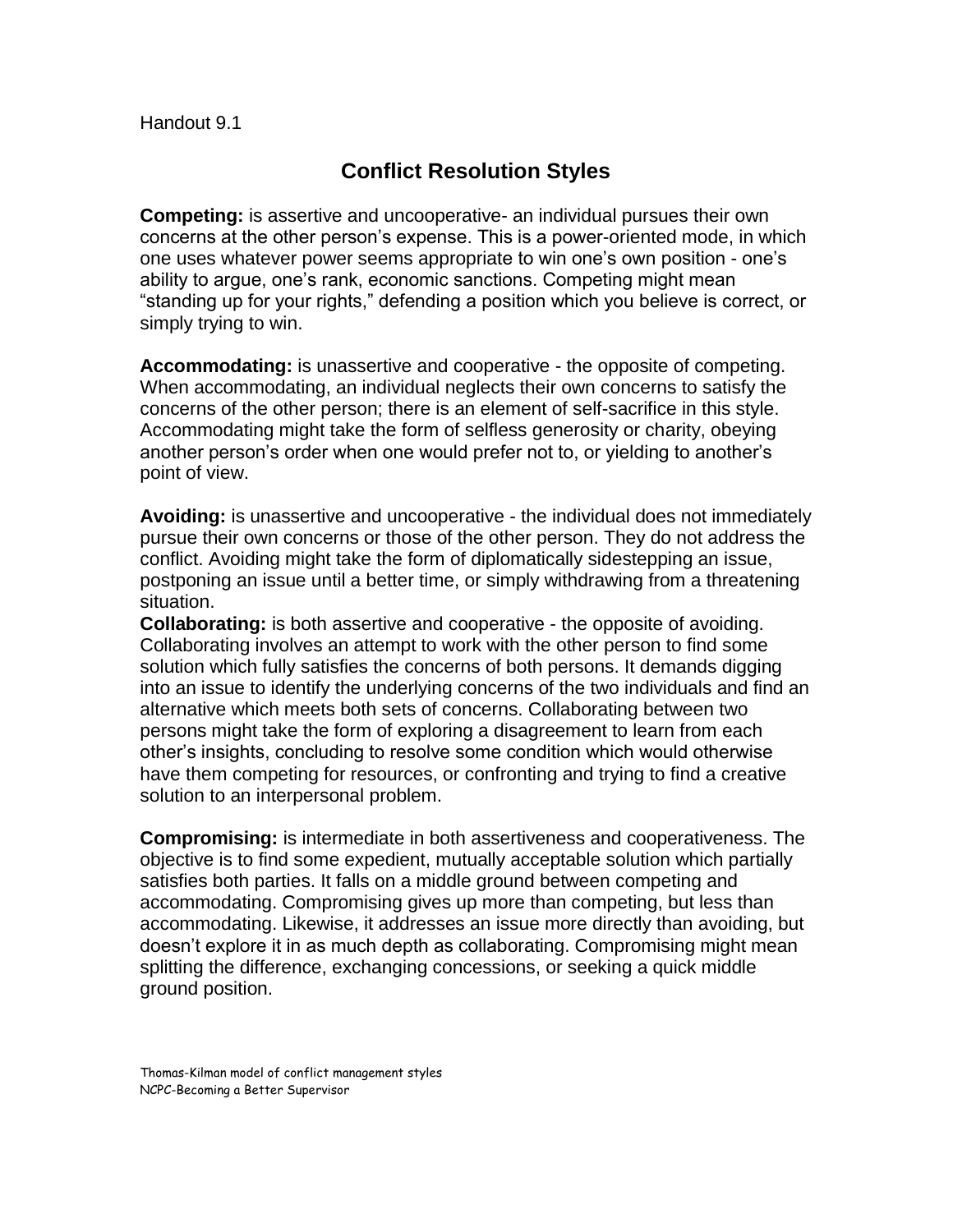Handout 9.2

## **Directions for Criticizing Cartoons**

Find cartoons online or on a newspaper

#### **CARTOON ANALYSIS Objectives:**

•To critically analyze cartoons as a media tool

• To foster a spirit of questioning within the student

## **Time Needed:**

10 minutes for group discussion 10 minutes for class discussion

## **Directions:**

Cartoonists' art often force us to open our eyes to unpleasant truth in a way that few others can match. These cartoons often address social and political concerns that we as a society have. In the following cartoons, the characters are making comments that provoke humor in American society. Why do we, as critical readers, tend to overlook the underlying statements that the artists have constructed? Analyze these cartoons and consider the following questions. First, discuss these questions within the set groups. Then, as a class, conduct a discussion about the significance of cartoons in society.

- 1) Why do these characters believe their assumptions are true?
- 2) What impression of the American public can you deduce from looking at these cartoons?
- 3) What is the role of the media in society?
- 4) What types of fallacies are evident? (hasty conclusion, inconsistency, etc)
- 5) What audience is the artist targeting?

## **Skills Development:**

Critical Analysis

#### **Materials Needed:**

Cartoons (provided by the facilitator)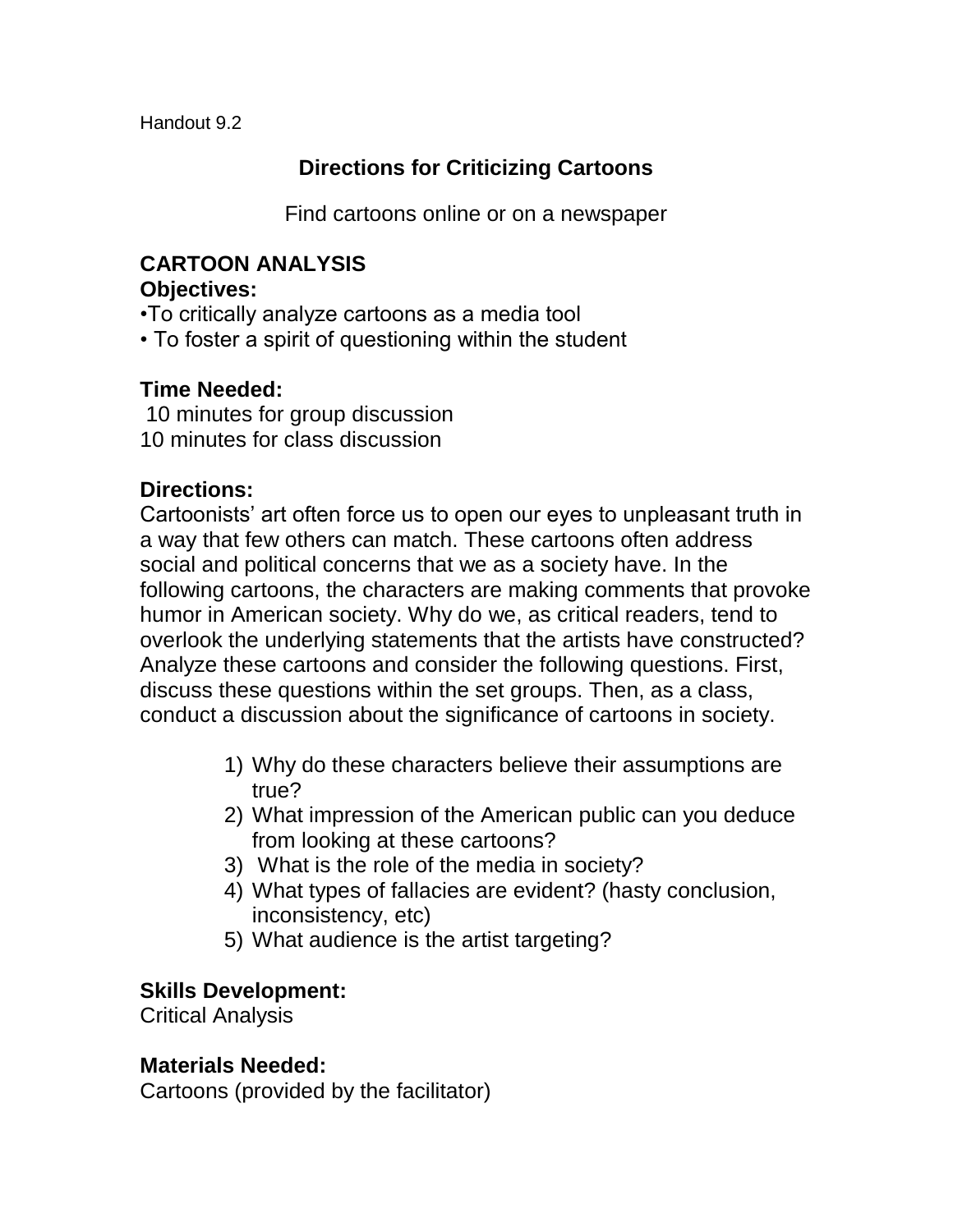Handout 9.3

## **Broken Squares Group Instruction Sheet**

Each of you has an envelope that contains pieces of cardboard for forming squares.

When the facilitator gives the signal to begin, the task of your group is to form five squares of equal size. The task will not be completed until each individual has before him a perfect square of the same size as those in front of the other group members.

Specific limitations are imposed upon your group during the exercise.

- 1. No member may speak
- 2. No member may ask another member for a piece or in any way signal that another person is to give him a piece. (Members may voluntarily give pieces to other members.)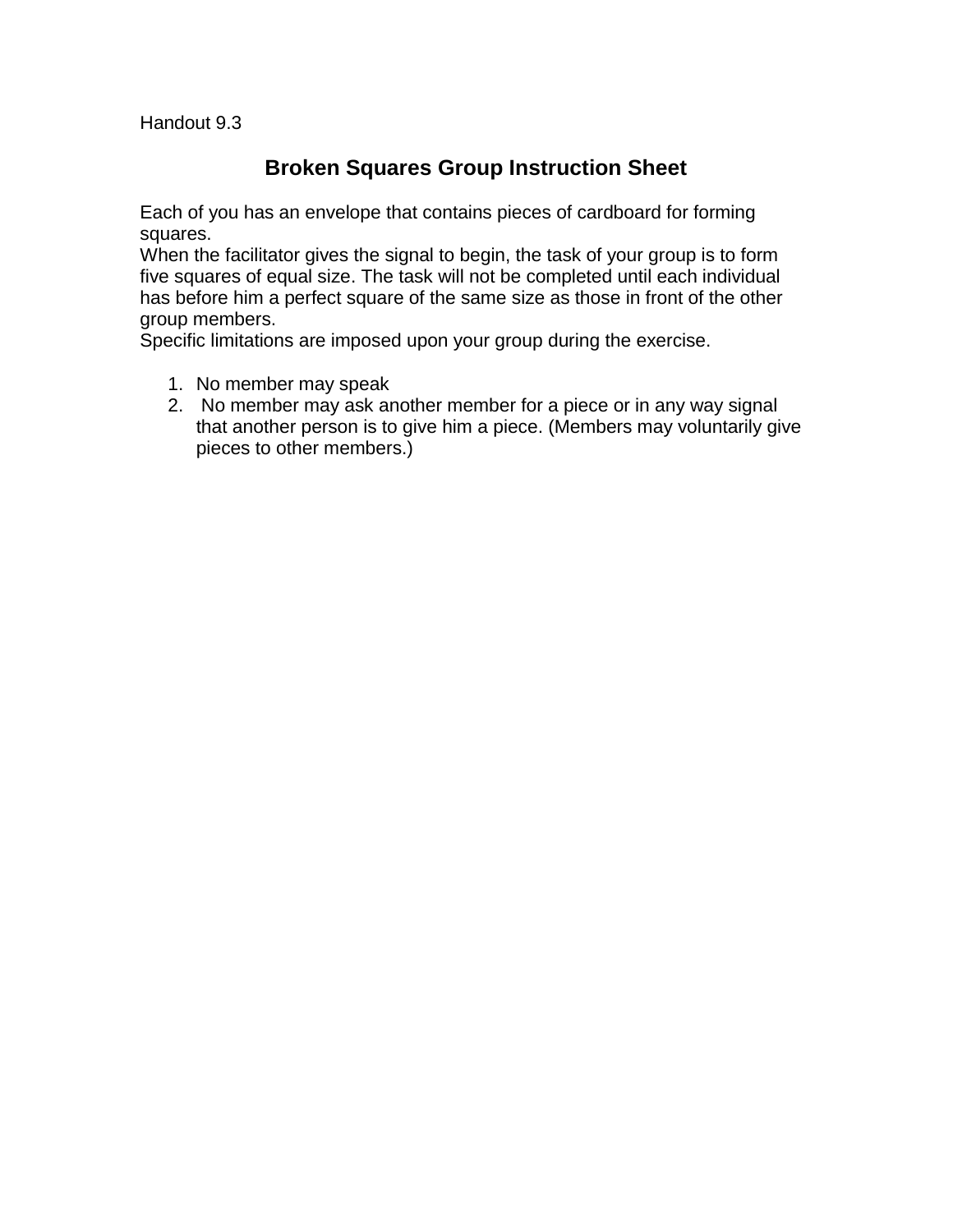Handout 9.3A

#### **BROKEN SQUARES OBSERVER/JUDGE INSTRUCTION SHEET**

Your job is part observer and part judge. As a judge, you should make sure each participant observes the following rules:

- 1. There is to be no talking, pointing, or any other kind of communicating.
- 2. Participants may give pieces directly to other participants but may not take pieces from other members.
- 3. Participants may not place their pieces into the center for others to take.
- 4. It is permissible for a member to give away all the pieces to his puzzle, even if he has already formed a square.

As an observer, look for the following:

- 1. Who is willing to give away pieces of the puzzle?
- 2. Does anyone finish "his" or "her" puzzle and then withdraw from the group problem- solving?
- 3. Is there anyone who continually struggles with his pieces, yet is unwilling to give any or all of them away?
- 4. How many people are actively engaged in putting the pieces together?
- 5. What is the level of frustration and anxiety?
- 6. Is there any turning point at which the group begins to cooperate?
- 7. Does anyone try to violate the rules by talking or pointing as a means of helping fellow members solve the problem?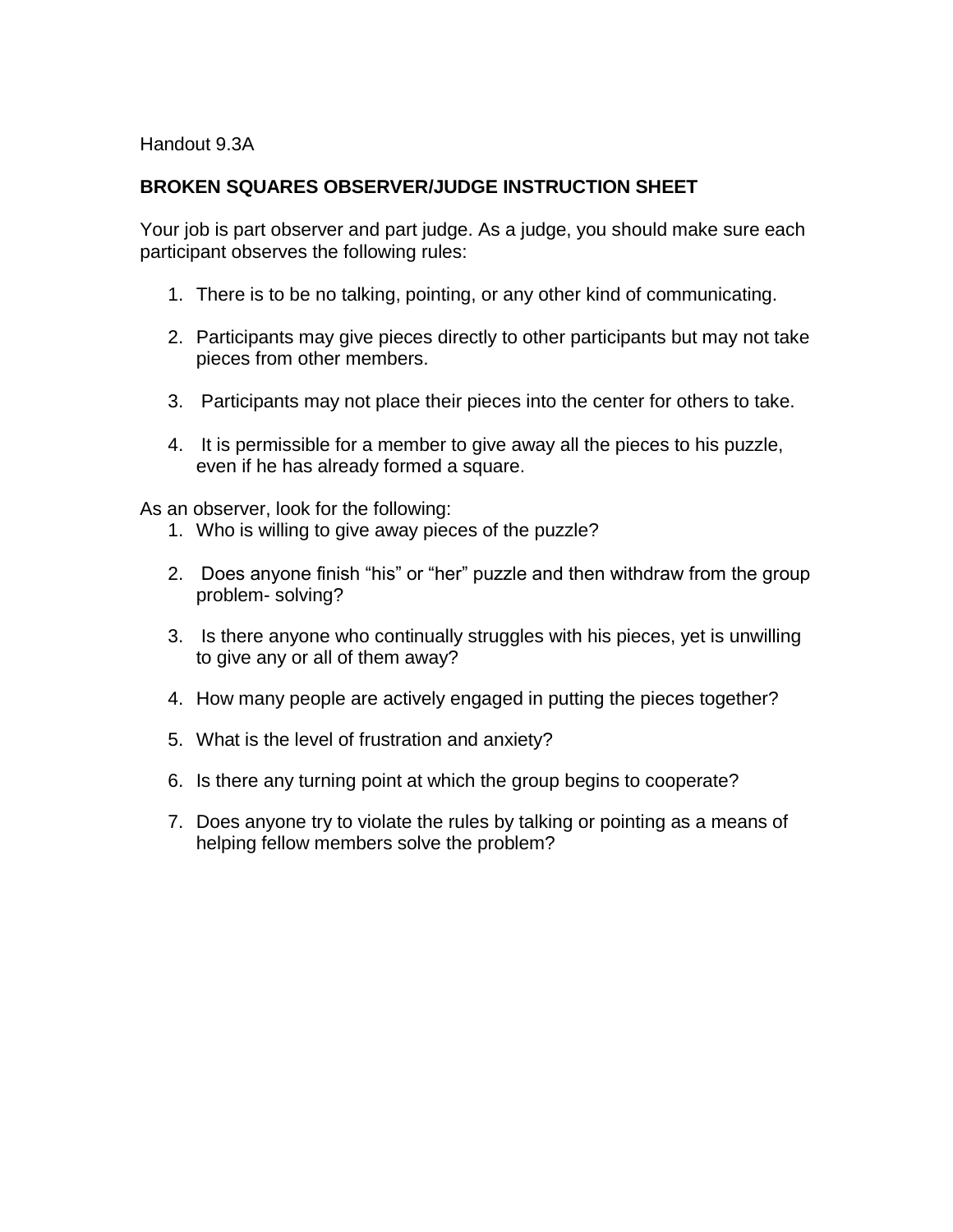Handout 9.3B

#### **DIRECTIONS FOR MAKING A SET OF BROKEN SQUARES**

A set consists of five envelopes containing pieces of cardboard cut into different patterns which, when properly arranged, will form five squares of equal size. One set should be provided for each group of five persons.

To prepare a set, cut out five cardboard squares, each exactly  $6$ "  $X$   $6$ ". Place the squares in a row and mark them as below, penciling the letters lightly so they can be erased.

#### INSERT DIAGRAMS HERE

The lines should be drawn so that, when the pieces are cut out, those marked A will be exactly the same size, all pieces marked C the same size, etc. Several combinations are possible that will form one or two squares, but only one combination will form all five squares, each  $6$ "  $X$   $6$ ". After drawing the lines on the squares and labeling the sections with letters, cut each square along the lines into smaller pieces to make the parts of the puzzle. Label the five envelopes 1, 2, 3, 4, and 5. Distribute the cardboard pieces into the five envelopes as follows: envelope 1 has pieces I, H, E; 2 has A, A, A, C; 3 has A, J; 4 has D, F; and 5 has G, B, F, C.

Erase the penciled letter from each piece and write, instead, the number of the envelope it is in. This makes it easy to return the pieces to the proper envelope, for subsequent use, after a group has completed the task. Each set may be made from a different color of cardboard.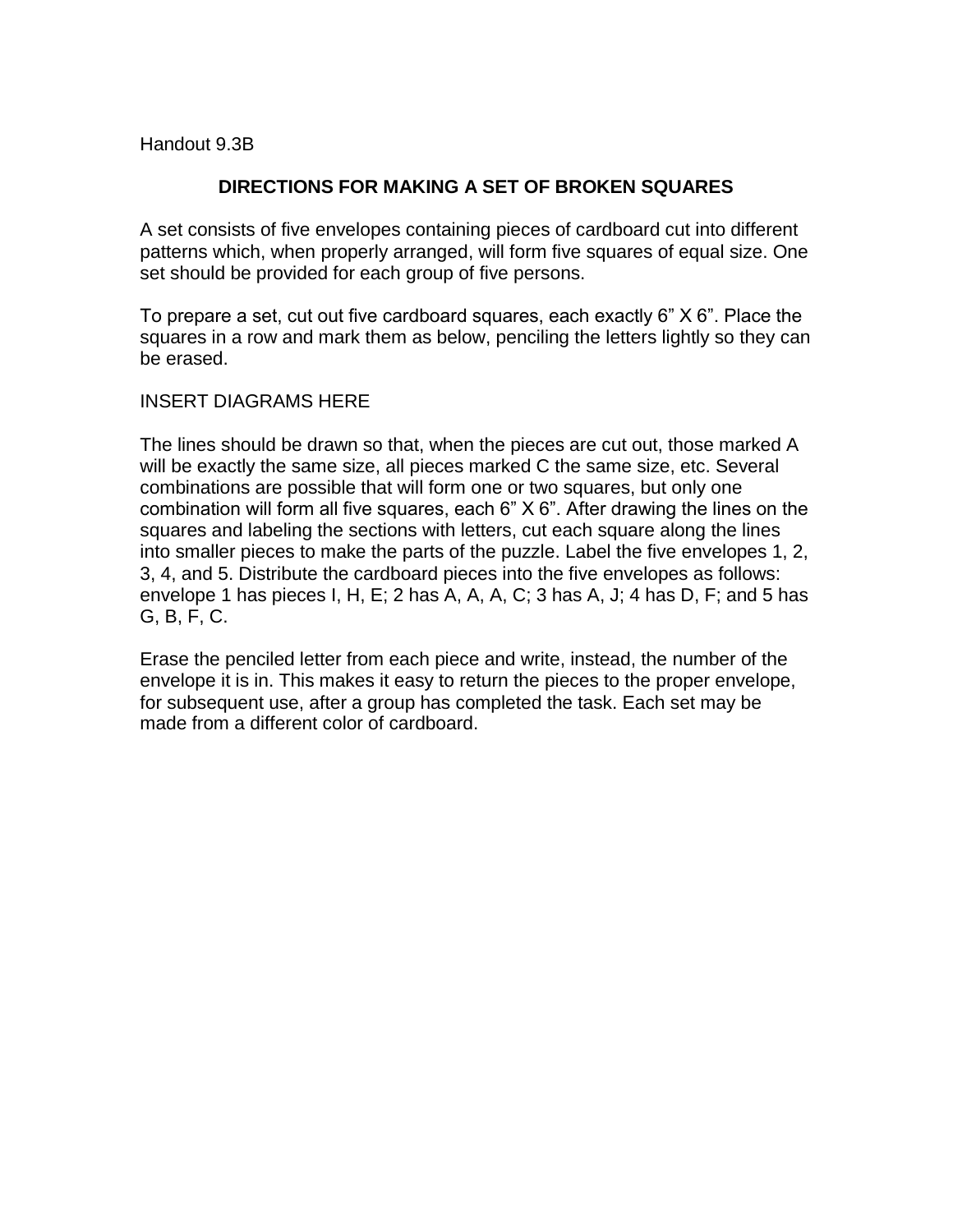## **Conflict Resolution Quiz**

**Instructions:** For each of the following statements, indicate whether you believe that statement is true or false by writing "T" or "F" in the blank to the left.

- 1. Conflicts are inevitable.
- 2. \_\_\_\_\_Good communicators do not get into conflicts.
- 3. Conflicts by their nature are destructive.
- 4. \_\_\_\_\_\_\_\_It is possible to deal with conflicts positively by avoiding them.
- 5. \_\_\_\_\_It is possible to be in conflict without knowing it.
- 6. \_\_\_\_\_Whenever a conflict is resolved, there is always a winner and a loser.
- 7. Most people handle conflicts in a productive way.
- 8. \_\_\_\_\_Arguing is the same as conflict.
- 9. \_\_\_\_\_Competition is the same as conflict.
- 10. Whenever possible, a conflict is best resolved by an unbiased third party.
- 11. All conflicts arise out of misunderstandings.
- 12. \_\_\_\_\_Conflicts involve at least two people.
- 13. All conflicts can be resolved if the parties involved try hard enough.
- 14. \_\_\_\_\_\_\_\_\_Assertive people tend to experience fewer conflicts.
- 15. \_\_\_\_\_ Conflicts are symptoms of poor relationships.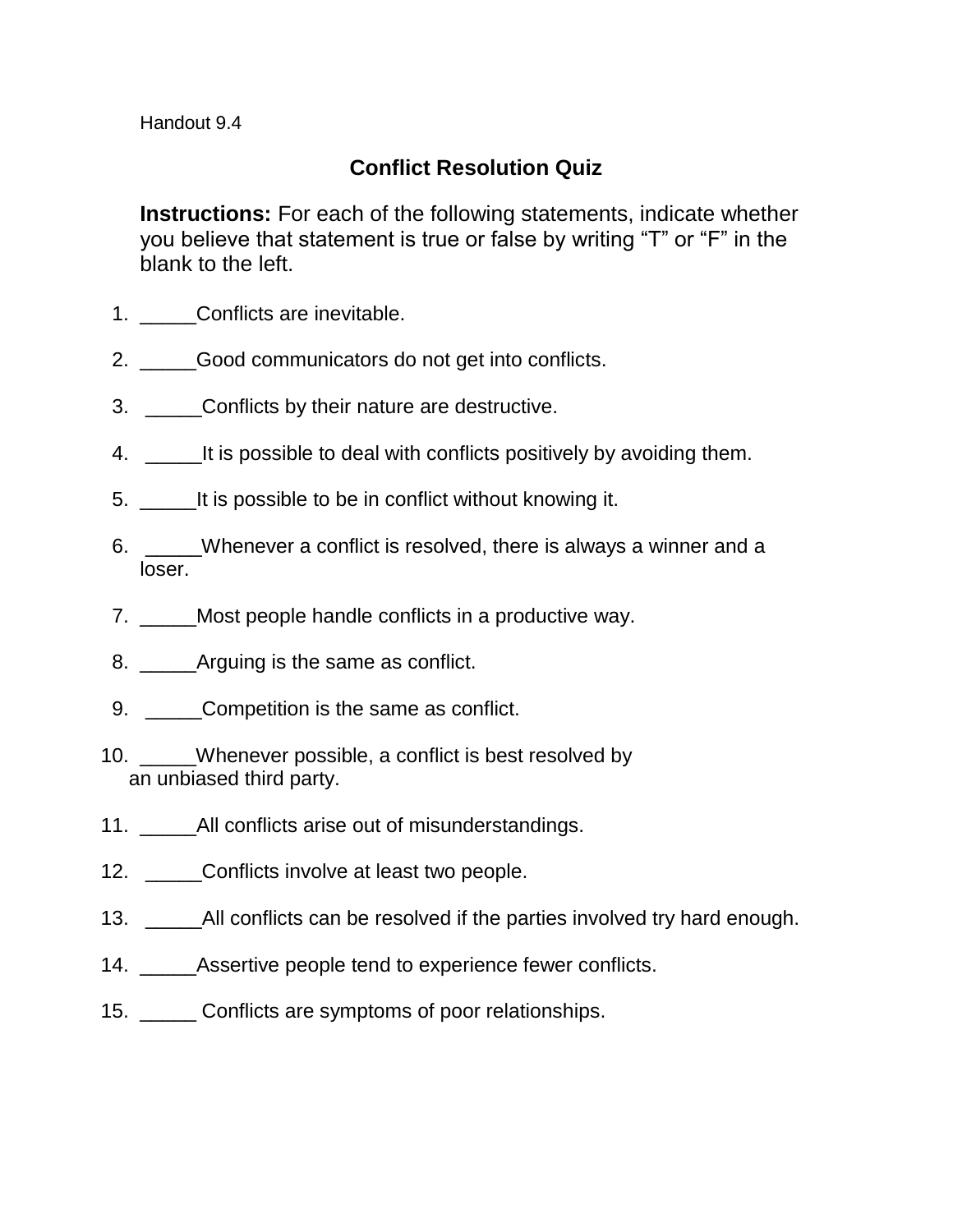## **DEFINITIONS**

# **CONFLICT:**

## **ANY SITUATION IN WHICH THE GOALS, METHODS, VALUES OR NEEDS OF TWO OR MORE PARTIES ARE, OR ARE PERCEIVED TO BE, IN OPPOSITION.**

#### **CONFLICT…**

♦ Conflict occurs within, between, or among individuals, groups, and organizations.

♦ There are many sources of conflict, including inadequate or faulty communication, simple misunderstanding, different information bases, differences in values and perceptions, competition for the same resources, rivalry for positions, personality clashes, and fear of unknown consequences of change.

♦ Conflict is inevitable; it occurs when a person's (or group's) needs or values appear to come into opposition with those of others.

♦ Conflict can be made into a force for constructive change.

♦ People also have different ways of reacting to conflicts— and trying to handle conflict helps us understand how we tend to react.

# **TRIGGERS:**

A trigger is a concept that refers to the point in which a situation arises that makes the individual angry. During this point, people may react violently or calmly. Thus, knowing out what makes us upset is important to help us recognize and control our emotions.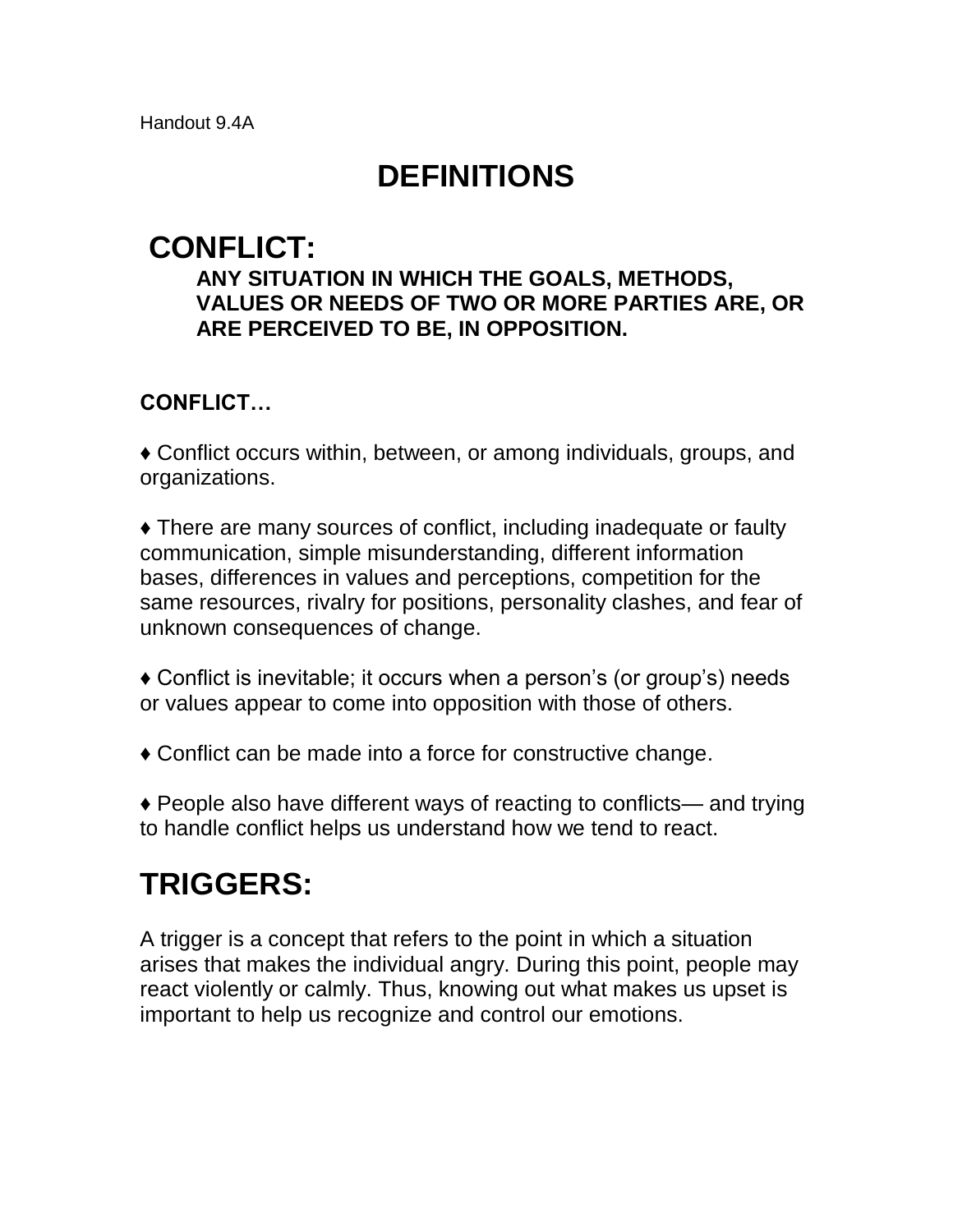Handout 9.4B

## **Identifying Triggers for Conflict**

## **TRIGGERS**

Please write down your responses to each of the following questions:

- 1. What are my trigger words?
- 2. What kind of body language is a trigger for me?
- 3. How do I know I am angry?
- 4. How do I react to my triggers?
- 5. Do I have a long fuse or a short fuse?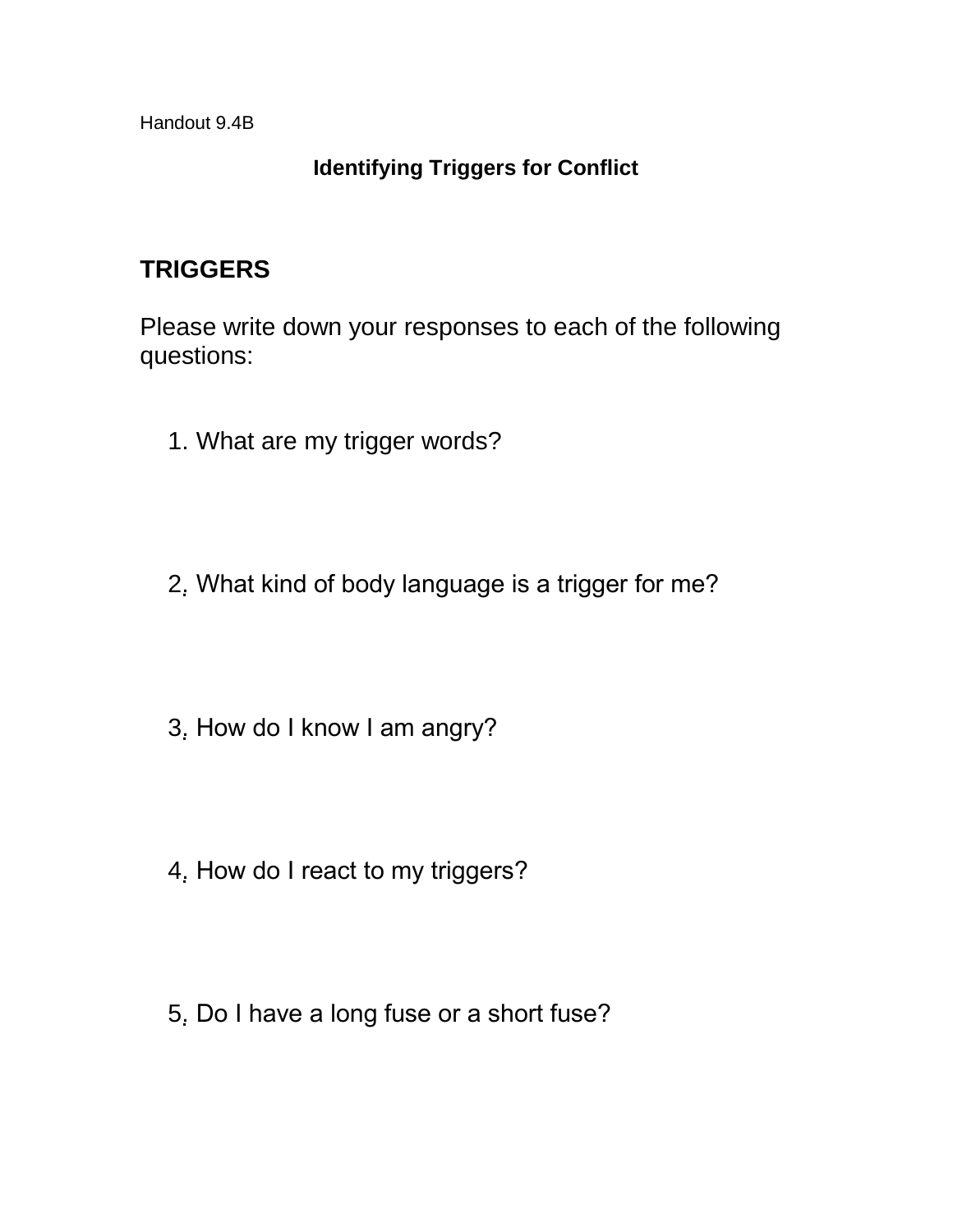## **Handout 9.5A EVALUATION**

## **Evaluation Form Student**

Indicate three new things you learned.

How will you use this new knowledge in the future?

Were the handouts useful?

How could this workshop have been improved?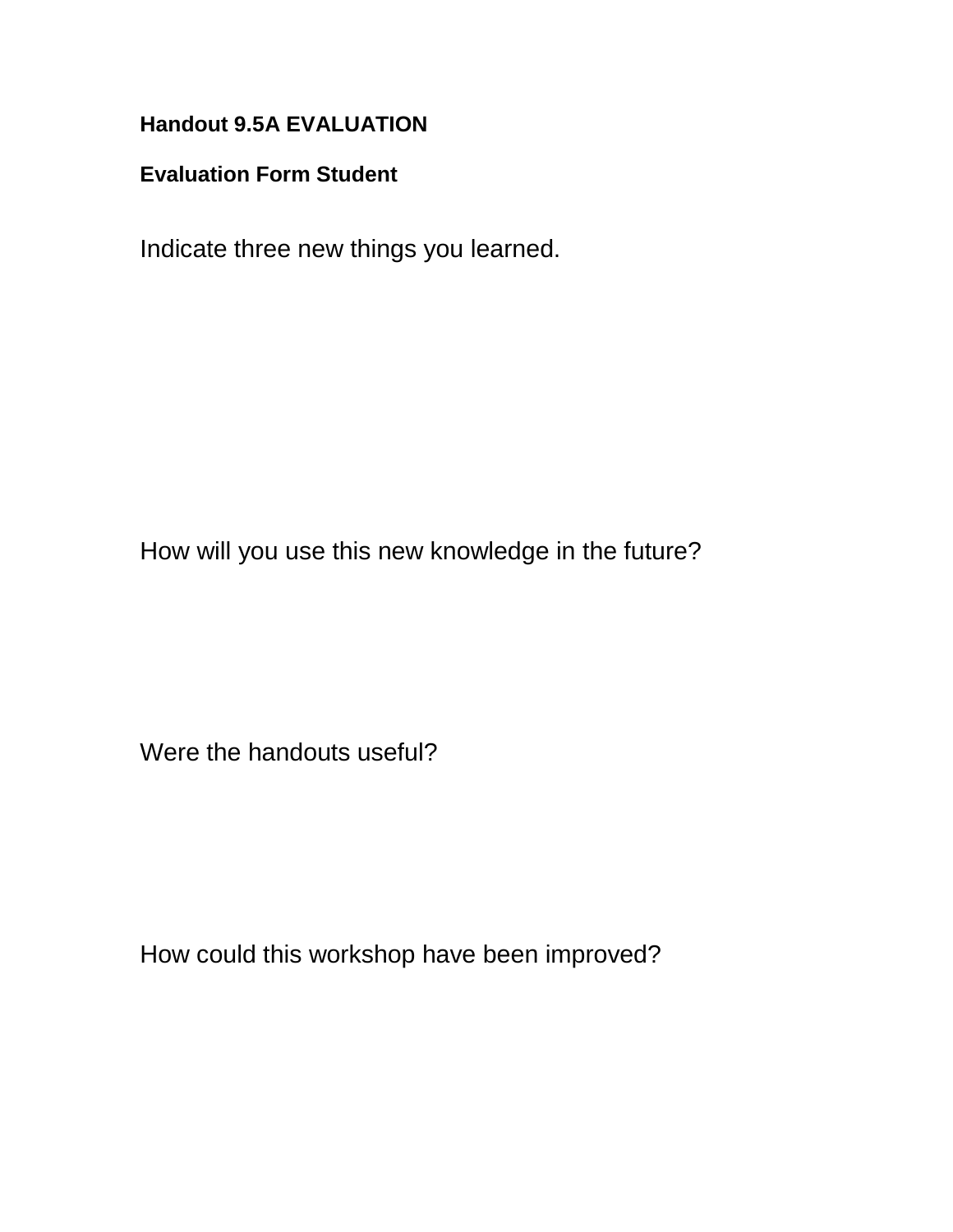## **Handout 9.5B: Evaluation Form for Facilitator**

- 1. Did the workshops run smoothly? Why
- 2. What aspects of the workshops did not work? What would you change?

3. Was it easy to understand?

- 4. How would you make it more culturally relevant?
- 5. What visuals would you add?
- 6. How would you make it more hands-on for youth?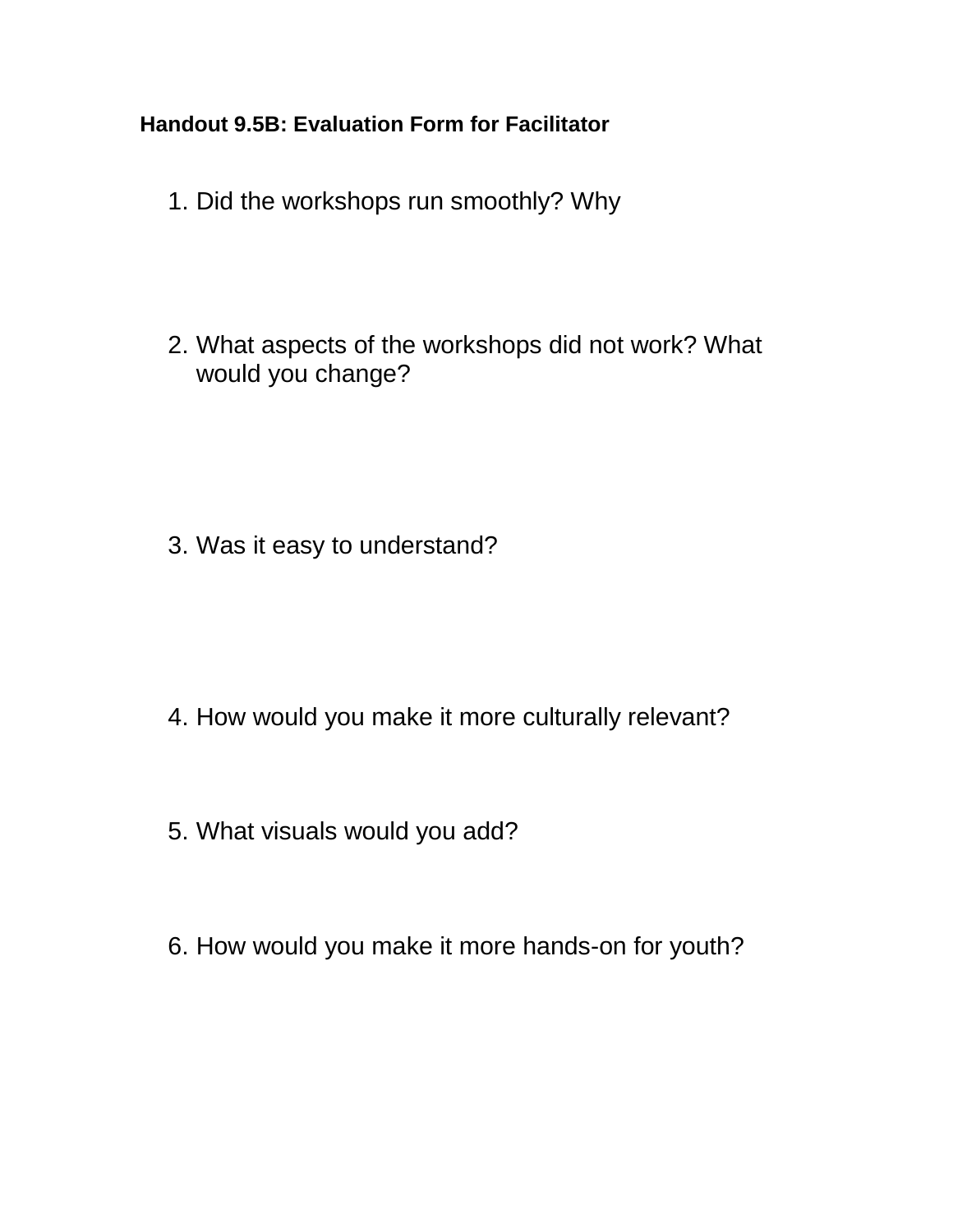#### **Additional Resources:**

#### **Articles:**

- "The Meaning of Leadership", Bernard Bass,
- ―What is Leadership?‖, Richard L. Hughes, Robert C. Ginnett, and Gordon R. Curphy,
- ―Visionary Leadership‖, Marshall Sashkin
- "In Praise of Followers", Robert E. Kelley
- ―Transactional and Transforming Leadership‖, James MacGregor Burns
- "The Making of a Citizen Leader", Cheryl Mabey
- "Servant Leadership", Robert K. Greenlea
- ―Ways Women Lead‖, Judy B. Rosener
- "Would Women Lead Differently", Virginia Schein
- "Women and Leadership", Dayle M. Smith
- ―Young Leaders: No Heroes Need Apply‖, Heather R. McLeod
- "Ethical Challenges in the Leader/ Follower Relationship", Edwin P. **Hollander**
- "Demystifying Multiculturalism", Linda Chavez
- ―Power, Influence, and Influence Tactics‖, Richard L. Hughes, Robert C. Ginnett and Gordon J. Curphy

#### **Films:**

- "Evita: The Woman Behind the Myth"
- ―El Che: Investigating a Legend‖